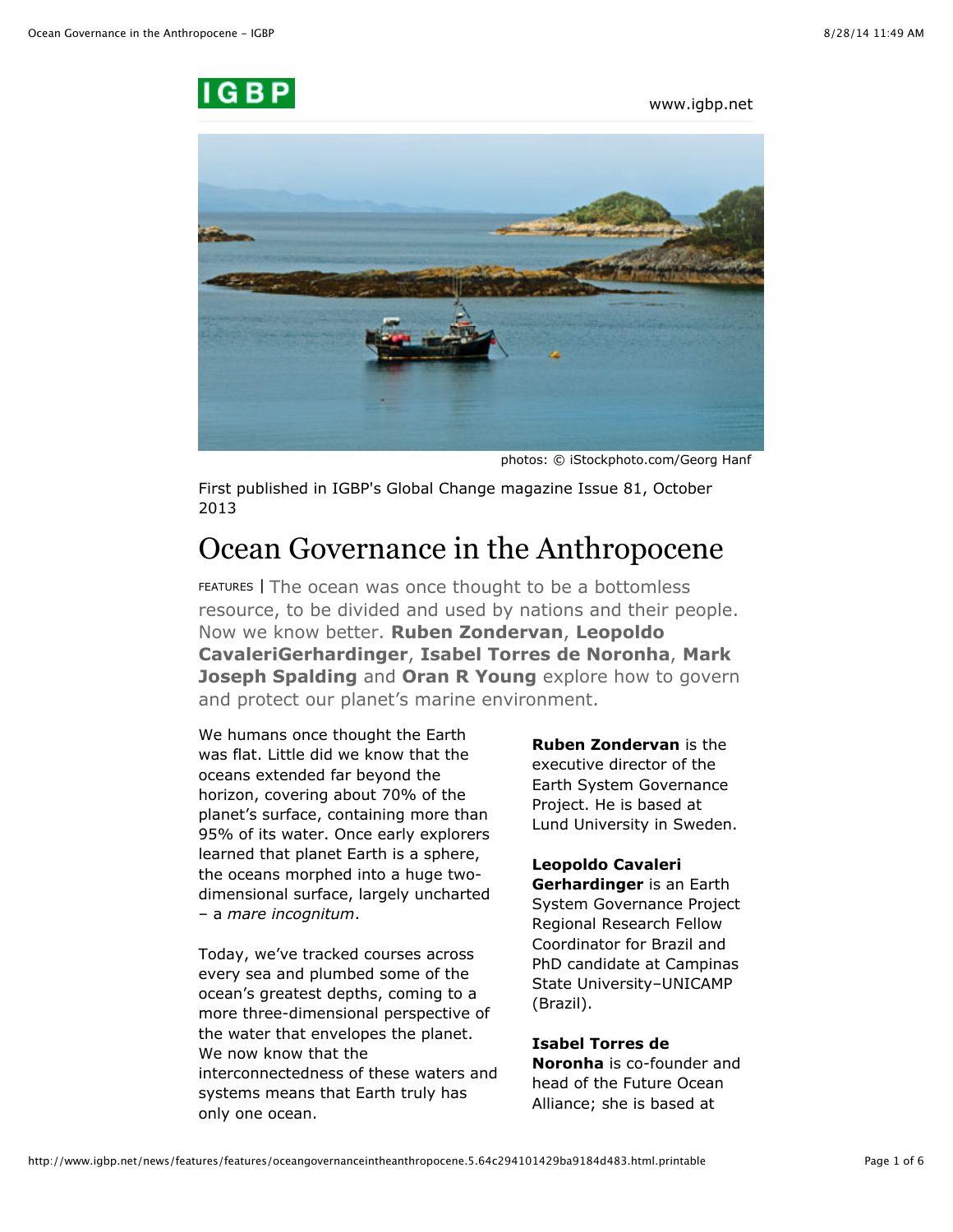While we have yet to comprehend the depth and seriousness of the threats posed by global change to our planet's marine systems, we know enough to recognise that the ocean is in peril as a result of overexploitation, pollution, habitat destruction and climate change impacts. And we know enough to acknowledge that existing ocean governance is woefully inadequate to address these threats.

Here, we define three major challenges in ocean governance, and then frame the five analytical governance problems that need to be addressed, according to the Earth System Governance Project, in order to protect Earth's complex interconnected ocean.

#### **Laying out the challenges**

Here, we consider three priority challenges in ocean governance: the rising pressures on, the need for enhanced global coordination in governance responses for, and the interconnectedness of marine systems. the Luso-American Foundation for Development (Portugal).

**Mark Joseph Spalding** is the president and chair of The Ocean Foundation, a co-founder of several initiatives, including the Future Ocean Alliance, and he is based in Washington, D.C. (US).

**Oran R Young** is a lead faculty member of the Earth System Governance Project and a research professor at the Bren School of Environmental Science and Management of the University of California at Santa Barbara (US). He is the former chair of the International Human Dimensions Programme on Global Environmental Change.

The first challenge relates to the need to govern the increasing human uses of marine systems that continue our overexploitation of the ocean's resources. The ocean is the perfect example of how universal goods can be exhausted even when some protective rules are in place, whether formal laws or informal community self-governance.

Geographically, each coastal nation state has sovereignty over its own coastal waters. But beyond national waters, marine systems include the high seas and the seabed, which come under the United Nations Convention on the Law of the Sea (UNCLOS), established in 1982. The ocean seabed and waters beyond national jurisdictions most often do not lend themselves to informed community self-governance; thus, laws that apply penalties under these circumstances could be more useful to stemming overexploitation.

Cases of maritime commerce, marine pollution, and migratory species and border-crossing fish stocks demonstrate that many issues cut across boundaries of the waters of coastal states and the high seas. These intersections generate a second set of challenges, which require coordination between individual coastal nations and the international community as a whole.

Marine systems also are interconnected with atmospheric and terrestrial systems. Greenhouse gas emissions are changing Earth's biogeochemical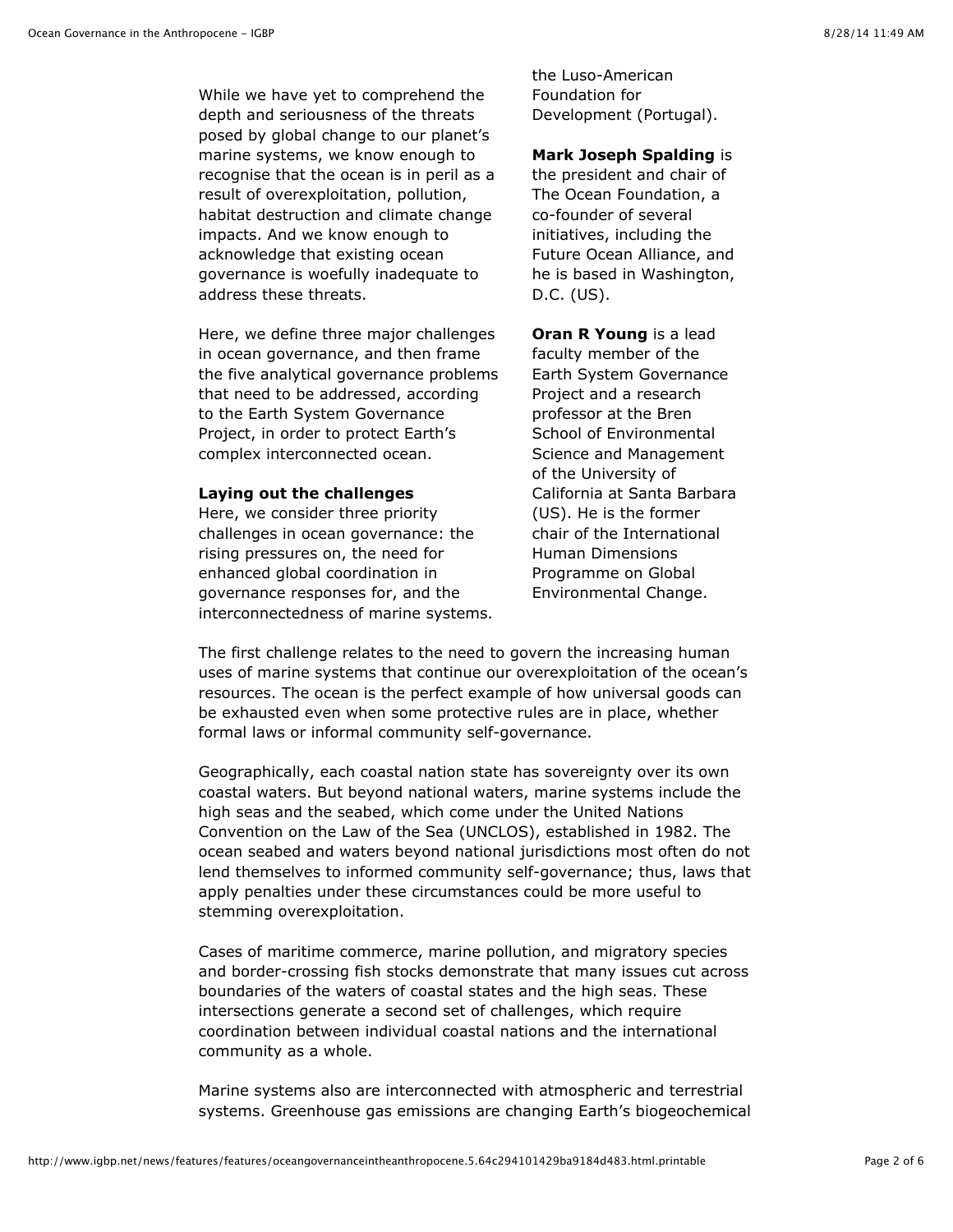cycles and ecosystems. Globally, ocean acidification and climate change are the most important consequences of these emissions. This third set of challenges requires governance systems capable of addressing connections between major components of Earth's natural systems in this time of significant and accelerating change.



**Marine mix:** [a sampling of international, national and regional](http://www.igbp.net/images/18.30566fc6142425d6c911a97/1384954097302/NL81-OG-marinemix.jpg) government bodies, nongovernmental organisations, researchers, businesses and others that participate in ocean governance issues.

#### **Analysing the problems to tackle**

The Earth System Governance Project is taking steps to address the three major challenges we present above. Started in 2009, the decadelong core project of the International Human Dimensions Programme on Global Environmental Change brings together hundreds of researchers around the world. With the help of a task force on ocean governance, the project will synthesise social science research on themes relevant to our challenges, including regime fragmentation; governance of areas beyond national jurisdictions; fisheries and mineral resource extraction policies; and the role of trade or nongovernmental stakeholders (such as fishermen or tourism businesses) in sustainable development.

The task force also will develop the project's research framework, which prioritises five interdependent analytical problems within the complex issues of ocean governance. Let's skim through these briefly.

The first problem is the study of overall governance structures or architecture related to the ocean. The "constitution of the ocean", UNCLOS, lays out the overall terms of reference for ocean governance. Key aspects of UNCLOS include the delimitation of maritime jurisdictions, how nation states should interact with each other, and overall objectives of ocean management, as well as assigning specific responsibilities to intergovernmental organisations.

But this system has become outmoded as humans have become more efficient than ever at harvesting marine resources, and human uses of marine systems (such as oil drilling, fisheries, coral reef tourism and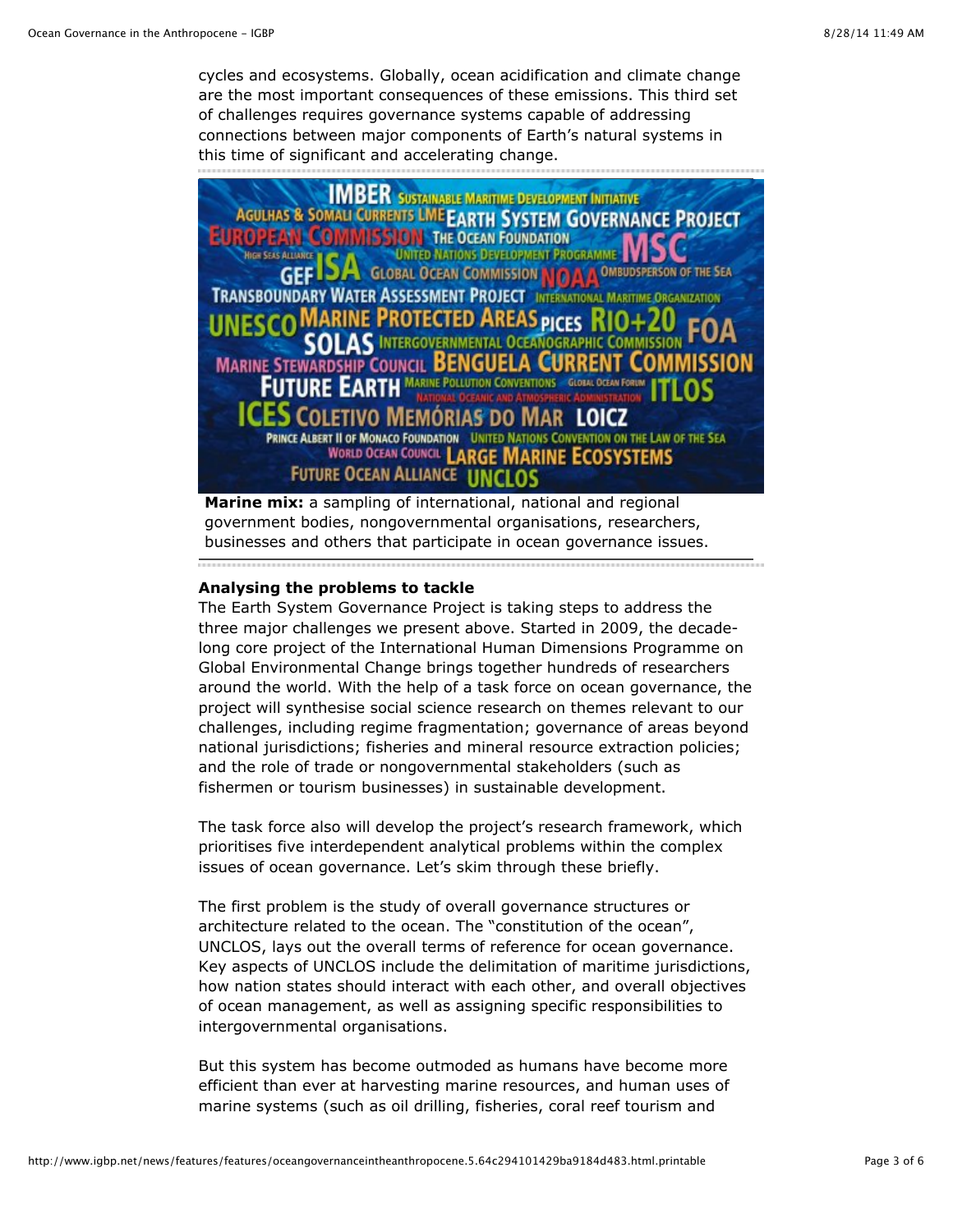marine protected areas) now overlap and clash. Above all, the system has failed to address the unintended impacts of human activities on the ocean from land and air interactions: anthropogenic greenhouse emissions.

The second analytical problem is that of agency. Today, the ocean and other Earth systems are affected by intergovernmental bureaucracies, local or community-level governments, public-private partnerships and scientific networks. The oceans are also affected by purely private actors, such as large companies, fishermen and individual experts.

Historically, such nongovernmental groups, and in particular hybrid public-private partnerships, have had strong influence on ocean governance. For example, the Dutch East India Company, established in 1602, was granted a monopoly on trade with Asia by the Dutch government, as well as authority usually reserved for states, including the mandate to negotiate treaties, coin money and establish colonies. In addition to its state-like powers over marine resources, the company was first to share its profits with private individuals.

Today, private investors are lining up to harvest natural resources for pharmaceuticals and conduct deep-seabed mining, hoping to profit from what should be considered a universal good. These examples and others make it clear that ocean governance can play a role in levelling the playing field.

The third problem is adaptiveness. This term encompasses related concepts that describe how social groups respond to or anticipate challenges created through environmental change. These concepts include vulnerability, resilience, adaptation, robustness, and adaptive capacity or social learning. A governing system must be adaptive itself, as well as govern how adaptation happens. For example, while the pollock fishery in the Bering Sea has adapted to climate change by moving north, the US and Russian governments seemingly have not: the two nations argue over fishing rights based on geographic location of the fishery and disputed borders of their coastal waters.

Fourth is accountability and legitimacy, not only in political terms, but also in a geographical sense for the ocean: these waters are beyond the nation state, open to all and belonging to none. But one ocean implies the interconnectedness of geography and water masses, peoples, and natural living and inanimate resources. These interconnections place additional demands on problem-solving processes, to deal with diverse stakeholders' capabilities, responsibilities and interests.

An example is a recent 'rogue' ocean fertilization experiment at the Canadian coast, where a private company seeded ocean waters with iron to increase carbon sequestration. This was widely reported as an unregulated 'geoengineering' experiment. Who has the right to experiment with the ocean? And who can be penalised if something goes awry? These unfolding conflicts are feeding a thoughtful debate around accountability and legitimacy.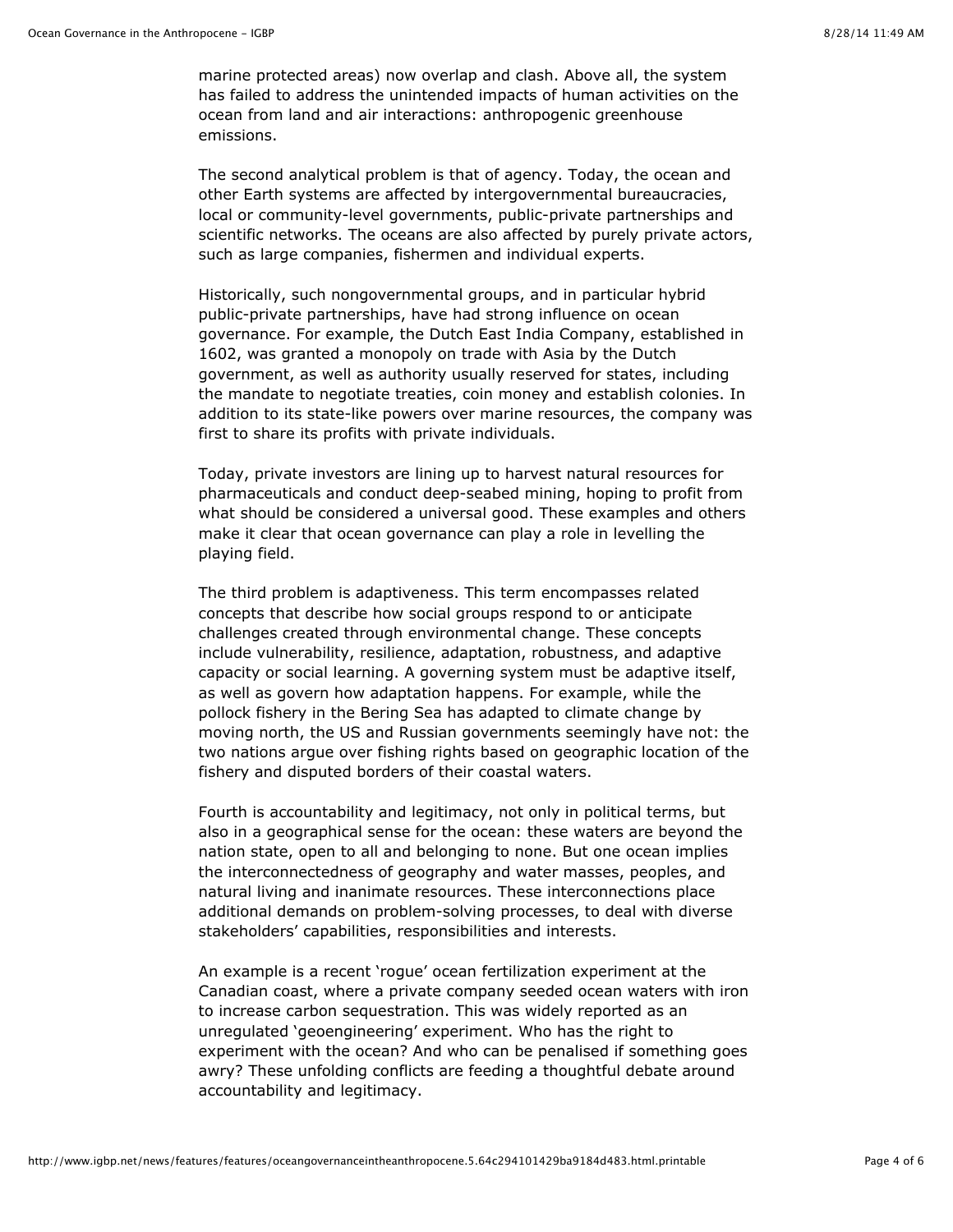The final analytical problem is allocation and access. Who gets what, when, where and how? A simple bilateral treaty dividing the ocean to benefit two countries at the expense of all others never worked, as the Spanish and Portuguese discovered centuries ago.

After Columbus' explorations, the two countries entered into the 1494 Treaty of Tordesillas and the 1529 Treaty of Saragossa. But the maritime powers of France, England and The Netherlands largely ignored the bilateral division. Ocean governance at the time was based *de facto* on simple principles like "winner takes all", "first come, first served" and "freedom of the seas". Today, more sophisticated mechanisms are required to share responsibilities, costs and risks related to the ocean, as well as to give equitable access to and allocation of the ocean's services and benefits.

#### **A new era in understanding**

With a heightened awareness of the challenges at hand, natural and social scientists are seeking consilience for effective ocean governance. They also are engaging with stakeholders to conduct their research.

For example, IGBP's Integrated Marine Biogeochemistry and Ecosystem Research (IMBER) project is developing a framework called IMBER-ADapt to explore policy-making for better ocean governance. The recently established Future Ocean Alliance (FOA) also brings together organisations, programmes and individuals to integrate specific disciplines and their knowledge, in order to improve dialogues on ocean governance and assist policymakers.

FOA's mission is to "use innovative information technologies to build an inclusive community – a global ocean knowledge network – able to address emerging ocean governance issues promptly, efficiently, and fairly". The alliance will seek to assist in the earliest stages of decisionmaking, to enhance the sustainable development of the ocean from the local to the global level. FOA brings together producers and consumers of knowledge and fosters collaboration among numerous organisations and individuals. Organisations include the UN Intergovernmental Oceanographic Commission; the Benguela Commission; Agulhas and Somali Currents Large Marine Ecosystem project; the ocean governance assessment of the Global Environment Facility Transboundary Waters Assessment Programme; the Land-Ocean Interactions in the Coastal Zone project; the Portuguese Directorate General for Ocean Policy; the Luso-American Foundation for Development; and The Ocean Foundation, among others.

Members of FOA, including the Earth System Governance Project, are exploring ways to contribute to the development of an ocean research agenda for the Future Earth initiative. In the next decade, the Future Earth initiative will be an ideal platform to bring together researchers, policymakers and other stakeholders for developing solutions to marine problems.

Together, we can provide the knowledge and tools needed for effective ocean governance in the Anthropocene. This human-affected epoch is